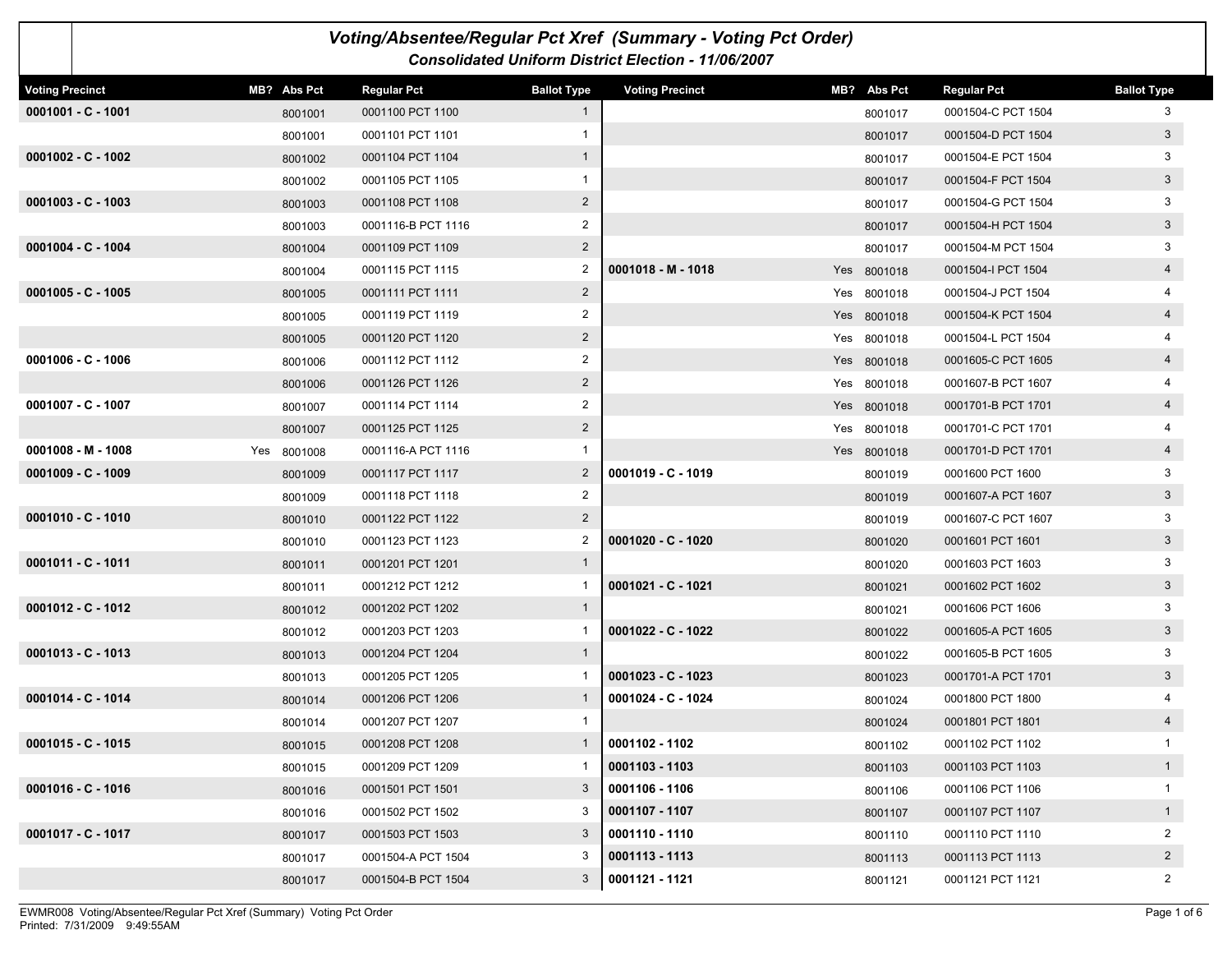| <b>Voting Precinct</b> | MB? Abs Pct | <b>Regular Pct</b> | <b>Ballot Type</b> | <b>Voting Precinct</b> | MB? Abs Pct | <b>Regular Pct</b> | <b>Ballot Type</b> |
|------------------------|-------------|--------------------|--------------------|------------------------|-------------|--------------------|--------------------|
| 0001124 - 1124         | 8001124     | 0001124 PCT 1124   | $\overline{2}$     |                        | 8002015     | 0002506 PCT 2506   | 5 <sub>5</sub>     |
| 0001210 - 1210         | 8001210     | 0001210 PCT 1210   | 1                  | 0002016 - C - 2016     | 8002016     | 0002600 PCT 2600   | 6                  |
| 0001211 - 1211         | 8001211     | 0001211 PCT 1211   | $\overline{1}$     |                        | 8002016     | 0002602 PCT 2602   | 6                  |
| 0001500 - 1500         | 8001500     | 0001500 PCT 1500   | 3                  | 0002017 - M - 2017     | Yes 8002017 | 0002603 PCT 2603   | 6                  |
| 0001604 - 1604         | 8001604     | 0001604 PCT 1604   | 3                  | 0002018 - M - 2018     | Yes 8002018 | 0002700 PCT 2700   | $6\overline{6}$    |
| $0002001 - C - 2001$   | 8002001     | 0002103 PCT 2103   | 5                  | $0002019 - C - 2019$   | 8002019     | 0002800 PCT 2800   | 5                  |
|                        | 8002001     | 0002104-A PCT 2104 | $5\overline{)}$    |                        | 8002019     | 0002801 PCT 2801   | 5 <sub>5</sub>     |
|                        | 8002001     | 0002104-B PCT 2104 | 5                  | 0002020 - M - 2020     | Yes 8002020 | 0002802 PCT 2802   | 4                  |
| $0002002 - C - 2002$   | 8002002     | 0002110 PCT 2110   | 6                  | 0002021 - C - 2021     | 8002021     | 0002902-A PCT 2902 | $\mathbf{1}$       |
|                        | 8002002     | 0002111 PCT 2111   | 6                  | 0002022 - M - 2022     | Yes 8002022 | 0002902-B PCT 2902 | 10                 |
| $0002003 - C - 2003$   | 8002003     | 0002112-A PCT 2112 | 6                  |                        | Yes 8002022 | 0002903-C PCT 2903 | 10                 |
|                        | 8002003     | 0002112-D PCT 2112 | 6                  |                        | Yes 8002022 | 0002903-D PCT 2903 | 10                 |
| $0002004 - C - 2004$   | 8002004     | 0002112-B PCT 2112 | $5\overline{)}$    | $0002023 - C - 2023$   | 8002023     | 0002903-A PCT 2903 | 1                  |
|                        | 8002004     | 0002112-C PCT 2112 | 5                  |                        | 8002023     | 0002903-B PCT 2903 | $\mathbf{1}$       |
|                        | 8002004     | 0002112-E PCT 2112 | $5\overline{)}$    |                        | 8002023     | 0002906 PCT 2906   | $\mathbf{1}$       |
|                        | 8002004     | 0002504 PCT 2504   | 5                  | 0002024 - C - 2024     | 8002024     | 0002904 PCT 2904   |                    |
| $0002005 - C - 2005$   | 8002005     | 0002200 PCT 2200   | $\overline{7}$     |                        | 8002024     | 0002905 PCT 2905   | $\mathbf{1}$       |
|                        | 8002005     | 0002203 PCT 2203   | $\overline{7}$     | 0002101 - 2101         | 8002101     | 0002101 PCT 2101   | 5                  |
|                        | 8002005     | 0002204 PCT 2204   | $7\overline{ }$    | 0002102 - 2102         | 8002102     | 0002102 PCT 2102   | 5 <sub>5</sub>     |
| $0002006 - C - 2006$   | 8002006     | 0002201 PCT 2201   | 7                  | 0002107 - 2107         | 8002107     | 0002107 PCT 2107   | 6                  |
|                        | 8002006     | 0002202 PCT 2202   | $\overline{7}$     | 0002108 - 2108         | 8002108     | 0002108 PCT 2108   | $6\overline{6}$    |
| $0002007 - C - 2007$   | 8002007     | 0002208 PCT 2208   | $\overline{7}$     | 0002109 - 2109         | 8002109     | 0002109 PCT 2109   | 6                  |
|                        | 8002007     | 0002209 PCT 2209   | $\overline{7}$     | 0002205 - 2205         | 8002205     | 0002205 PCT 2205   | $7\overline{ }$    |
| $0002008 - C - 2008$   | 8002008     | 0002210 PCT 2210   | $\overline{7}$     | 0002206 - 2206         | 8002206     | 0002206 PCT 2206   | $\overline{7}$     |
|                        | 8002008     | 0002211 PCT 2211   | $7\overline{ }$    | 0002207 - 2207         | 8002207     | 0002207 PCT 2207   | $7\overline{ }$    |
| $0002009 - C - 2009$   | 8002009     | 0002212 PCT 2212   | 7                  | 0002301 - 2301         | 8002301     | 0002301 PCT 2301   | 8                  |
|                        | 8002009     | 0002213 PCT 2213   | $\overline{7}$     | 0002302 - 2302         | 8002302     | 0002302 PCT 2302   | 8                  |
| $0002010 - M - 2010$   | Yes 8002010 | 0002400-A PCT 2400 | 5                  | 0002303 - 2303         | 8002303     | 0002303 PCT 2303   | 8                  |
| 0002011 - C - 2011     | 8002011     | 0002400-B PCT 2400 | 9                  | 0002304 - 2304         | 8002304     | 0002304 PCT 2304   | 8                  |
|                        | 8002011     | 0002401 PCT 2401   | 9                  | 0002305 - 2305         | 8002305     | 0002305 PCT 2305   | 8                  |
| $0002012 - C - 2012$   | 8002012     | 0002500-A PCT 2500 | 5                  | 0002306 - 2306         | 8002306     | 0002306 PCT 2306   | 8                  |
|                        | 8002012     | 0002500-B PCT 2500 | 5                  | 0002402 - 2402         | 8002402     | 0002402 PCT 2402   | 9                  |
|                        | 8002012     | 0002501 PCT 2501   | 5                  | 0002601 - 2601         | 8002601     | 0002601 PCT 2601   | 6                  |
| $0002013 - M - 2013$   | Yes 8002013 | 0002500-C PCT 2500 | 9                  | 0002701 - 2701         | 8002701     | 0002701 PCT 2701   | 6                  |
|                        | Yes 8002013 | 0002803 PCT 2803   | 9                  | 0002907 - 2907         | 8002907     | 0002907 PCT 2907   | $\mathbf{1}$       |
| 0002014 - C - 2014     | 8002014     | 0002502 PCT 2502   | 5                  | 0002908 - 2908         | 8002908     | 0002908 PCT 2908   | $\mathbf 1$        |
|                        | 8002014     | 0002503 PCT 2503   | $5^{\circ}$        | $0003001 - C - 3001$   | 8003001     | 0003100 PCT 3100   | 6                  |
| $0002015 - C - 2015$   | 8002015     | 0002505 PCT 2505   | 5                  |                        | 8003001     | 0003101 PCT 3101   | 6                  |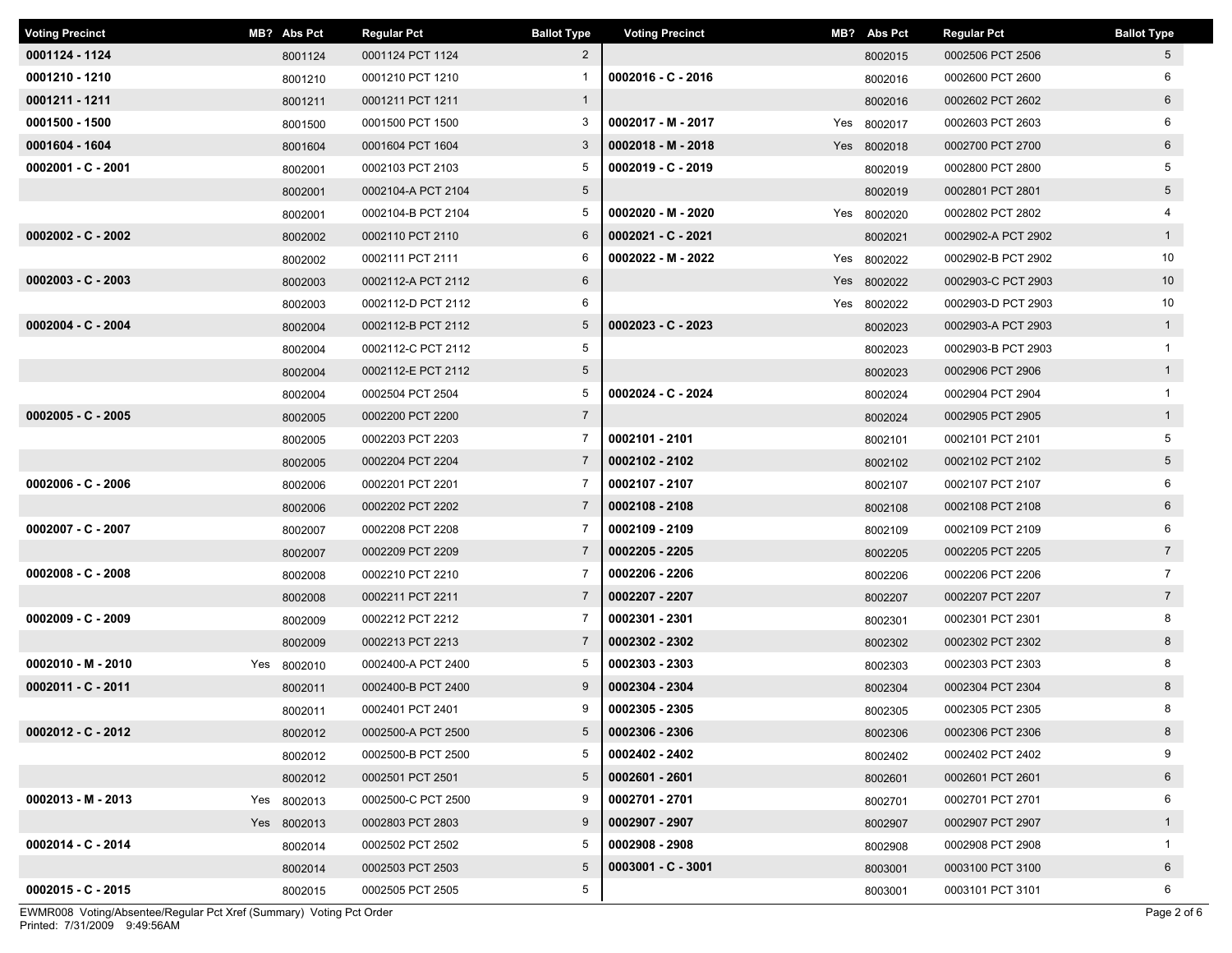| <b>Voting Precinct</b> | MB? Abs Pct | <b>Regular Pct</b> | <b>Ballot Type</b> | <b>Voting Precinct</b> | MB? Abs Pct | <b>Regular Pct</b> | <b>Ballot Type</b> |
|------------------------|-------------|--------------------|--------------------|------------------------|-------------|--------------------|--------------------|
| $0003002 - C - 3002$   | 8003002     | 0003102 PCT 3102   | 6                  |                        | 8003015     | 0003704-D PCT 3704 | 15                 |
|                        | 8003002     | 0003103 PCT 3103   | 6                  | $0003016 - M - 3016$   | Yes 8003016 | 0003303-C PCT 3303 | 14                 |
| $0003003 - C - 3003$   | 8003003     | 0003106 PCT 3106   | $6\phantom{.}6$    |                        | Yes 8003016 | 0003303-E PCT 3303 | 14                 |
|                        | 8003003     | 0003107 PCT 3107   | 6                  |                        | Yes 8003016 | 0003305-A PCT 3305 | 14                 |
| 0003004 - C - 3004     | 8003004     | 0003201 PCT 3201   | 11                 | 0003017 - M - 3017     | Yes 8003017 | 0003305-B PCT 3305 | 16                 |
|                        | 8003004     | 0003209 PCT 3209   | 11                 | $0003018 - C - 3018$   | 8003018     | 0003305-C PCT 3305 | 13                 |
| $0003005 - C - 3005$   | 8003005     | 0003202 PCT 3202   | 11                 |                        | 8003018     | 0003306 PCT 3306   | 13                 |
|                        | 8003005     | 0003203 PCT 3203   | 11                 | $0003019 - M - 3019$   | Yes 8003019 | 0003307-A PCT 3307 | 17                 |
| $0003006 - C - 3006$   | 8003006     | 0003205 PCT 3205   | 11                 |                        | Yes 8003019 | 0003307-D PCT 3307 | 17                 |
|                        | 8003006     | 0003206 PCT 3206   | 11                 |                        | Yes 8003019 | 0003308-A PCT 3308 | 17                 |
| $0003007 - C - 3007$   | 8003007     | 0003208 PCT 3208   | 11                 |                        | Yes 8003019 | 0003308-D PCT 3308 | 17                 |
|                        | 8003007     | 0003210 PCT 3210   | 11                 | $0003020 - C - 3020$   | 8003020     | 0003307-B PCT 3307 | 15                 |
| $0003008 - C - 3008$   | 8003008     | 0003211-A PCT 3211 | 11                 |                        | 8003020     | 0003307-C PCT 3307 | 15                 |
|                        | 8003008     | 0003214 PCT 3214   | 11                 |                        | 8003020     | 0003308-B PCT 3308 | 15                 |
| $0003009 - M - 3009$   | Yes 8003009 | 0003211-B PCT 3211 | 12                 |                        | 8003020     | 0003308-C PCT 3308 | 15                 |
| $0003010 - C - 3010$   | 8003010     | 0003212 PCT 3212   | 11                 | $0003021 - C - 3021$   | 8003021     | 0003401 PCT 3401   | 18                 |
|                        | 8003010     | 0003213 PCT 3213   | 11                 |                        | 8003021     | 0003402 PCT 3402   | 18                 |
| 0003011 - C - 3011     | 8003011     | 0003215 PCT 3215   | 11                 | $0003022 - C - 3022$   | 8003022     | 0003500 PCT 3500   | 19                 |
|                        | 8003011     | 0003217 PCT 3217   | 11                 |                        | 8003022     | 0003507 PCT 3507   | 19                 |
| $0003012 - M - 3012$   | Yes 8003012 | 0003301-A PCT 3301 | 13                 | $0003023 - C - 3023$   | 8003023     | 0003501 PCT 3501   | 17                 |
|                        | Yes 8003012 | 0003302-B PCT 3302 | 13                 |                        | 8003023     | 0003504-B PCT 3504 | 17                 |
| $0003013 - C - 3013$   | 8003013     | 0003301-B PCT 3301 | 14                 |                        | 8003023     | 0003504-C PCT 3504 | 17                 |
|                        | 8003013     | 0003301-C PCT 3301 | 14                 |                        | 8003023     | 0003508-B PCT 3508 | 17                 |
|                        | 8003013     | 0003301-D PCT 3301 | 14                 |                        | 8003023     | 0003508-C PCT 3508 | 17                 |
|                        | 8003013     | 0003301-E PCT 3301 | 14                 | $0003024 - C - 3024$   | 8003024     | 0003502 PCT 3502   | 19                 |
|                        | 8003013     | 0003301-F PCT 3301 | 14                 |                        | 8003024     | 0003506-A PCT 3506 | 19                 |
|                        | 8003013     | 0003301-G PCT 3301 | 14                 |                        | 8003024     | 0003506-B PCT 3506 | 19                 |
|                        | 8003013     | 0003800 PCT 3800   | 14                 |                        | 8003024     | 0003506-C PCT 3506 | 19                 |
|                        | 8003013     | 0003801-A PCT 3801 | 14                 | $0003025 - C - 3025$   | 8003025     | 0003504-A PCT 3504 | 19                 |
|                        | 8003013     | 0003801-D PCT 3801 | 14                 |                        | 8003025     | 0003505 PCT 3505   | 19                 |
|                        | 8003013     | 0003801-E PCT 3801 | 14                 |                        | 8003025     | 0003508-A PCT 3508 | 19                 |
|                        | 8003013     | 0003801-F PCT 3801 | 14                 | $0003026 - M - 3026$   | Yes 8003026 | 0003506-D PCT 3506 | 17                 |
| 0003014 - C - 3014     | 8003014     | 0003302-A PCT 3302 | 14                 |                        | Yes 8003026 | 0003702 PCT 3702   | 17                 |
|                        | 8003014     | 0003302-C PCT 3302 | 14                 | $0003027 - M - 3027$   | Yes 8003027 | 0003600-A PCT 3600 | 20                 |
| $0003015 - C - 3015$   | 8003015     | 0003303-A PCT 3303 | 15                 |                        | Yes 8003027 | 0003602-A PCT 3602 | 20                 |
|                        | 8003015     | 0003303-B PCT 3303 | 15                 | $0003028 - M - 3028$   | Yes 8003028 | 0003600-B PCT 3600 | 21                 |
|                        | 8003015     | 0003303-D PCT 3303 | 15                 | $0003029 - C - 3029$   | 8003029     | 0003600-C PCT 3600 | 6                  |
|                        | 8003015     | 0003303-F PCT 3303 | 15                 |                        | 8003029     | 0003600-D PCT 3600 | 6                  |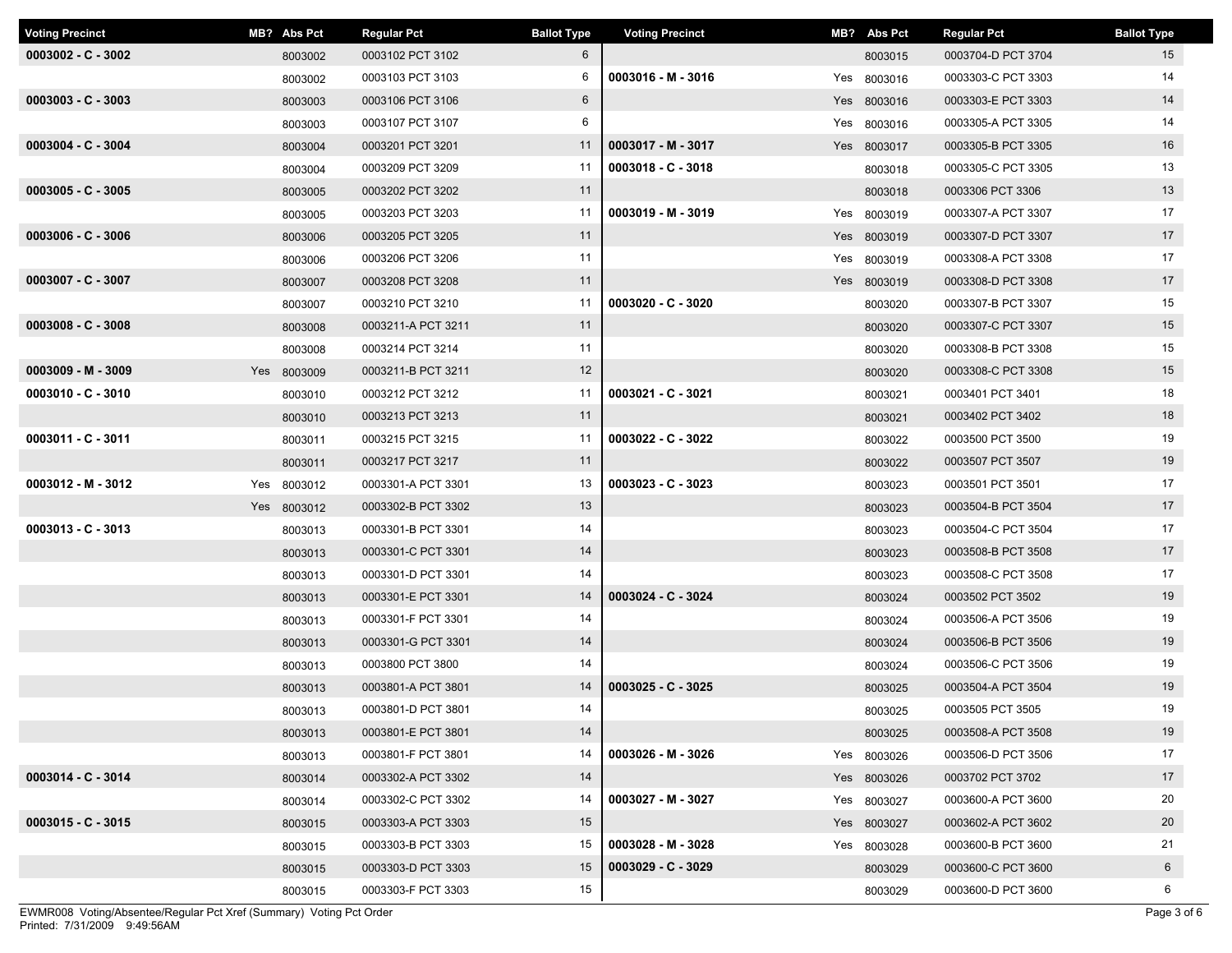| <b>Voting Precinct</b> | MB? Abs Pct | <b>Regular Pct</b> | <b>Ballot Type</b> | <b>Voting Precinct</b> | MB? Abs Pct | <b>Regular Pct</b> | <b>Ballot Type</b> |
|------------------------|-------------|--------------------|--------------------|------------------------|-------------|--------------------|--------------------|
| 0003029 - C - 3029     | 8003029     | 0003600-E PCT 3600 | $6\overline{6}$    |                        | 8004002     | 0004102-B PCT 4102 | 22                 |
|                        | 8003029     | 0003600-F PCT 3600 | 6                  |                        | 8004002     | 0004102-C PCT 4102 | 22                 |
|                        | 8003029     | 0003600-G PCT 3600 | $6\overline{6}$    |                        | 8004002     | 0004102-D PCT 4102 | 22                 |
|                        | 8003029     | 0003602-B PCT 3602 | 6                  |                        | 8004002     | 0004102-F PCT 4102 | 22                 |
|                        | 8003029     | 0003602-C PCT 3602 | $6\overline{6}$    | $0004003 - C - 4003$   | 8004003     | 0004101-A PCT 4101 | 23                 |
| $0003030 - C - 3030$   | 8003030     | 0003700 PCT 3700   | 17                 |                        | 8004003     | 0004101-D PCT 4101 | 23                 |
|                        | 8003030     | 0003706 PCT 3706   | 17                 |                        | 8004003     | 0004101-E PCT 4101 | 23                 |
| 0003031 - C - 3031     | 8003031     | 0003701 PCT 3701   | 17                 |                        | 8004003     | 0004101-F PCT 4101 | 23                 |
|                        | 8003031     | 0003703 PCT 3703   | 17                 |                        | 8004003     | 0004101-G PCT 4101 | 23                 |
| $0003032 - C - 3032$   | 8003032     | 0003704-A PCT 3704 | 17                 |                        | 8004003     | 0004101-H PCT 4101 | 23                 |
|                        | 8003032     | 0003704-B PCT 3704 | 17                 |                        | 8004003     | 0004101-I PCT 4101 | 23                 |
|                        | 8003032     | 0003704-C PCT 3704 | 17                 | 0004004 - M - 4004     | Yes 8004004 | 0004101-B PCT 4101 | 22                 |
|                        | 8003032     | 0003704-E PCT 3704 | 17                 |                        | Yes 8004004 | 0004101-C PCT 4101 | 22                 |
|                        | 8003032     | 0003704-F PCT 3704 | 17                 |                        | Yes 8004004 | 0004103-A PCT 4103 | 22                 |
|                        | 8003032     | 0003704-G PCT 3704 | 17                 |                        | Yes 8004004 | 0004103-E PCT 4103 | 22                 |
| $0003033 - M - 3033$   | Yes 8003033 | 0003801-B PCT 3801 | 13                 |                        | Yes 8004004 | 0004104-B PCT 4104 | 22                 |
|                        | Yes 8003033 | 0003801-C PCT 3801 | 13                 | $0004005 - C - 4005$   | 8004005     | 0004103-C PCT 4103 | 24                 |
| 0003104 - 3104         | 8003104     | 0003104 PCT 3104   | 6                  |                        | 8004005     | 0004103-D PCT 4103 | 24                 |
| 0003105 - 3105         | 8003105     | 0003105 PCT 3105   | 6                  | $0004006 - C - 4006$   | 8004006     | 0004200-A PCT 4200 | $6\overline{6}$    |
| 0003204 - 3204         | 8003204     | 0003204 PCT 3204   | 11                 |                        | 8004006     | 0004200-C PCT 4200 | 6                  |
| 0003207 - 3207         | 8003207     | 0003207 PCT 3207   | 11                 | $0004007 - M - 4007$   | Yes 8004007 | 0004200-B PCT 4200 | $\overline{4}$     |
| 0003216 - 3216         | 8003216     | 0003216 PCT 3216   | 11                 |                        | Yes 8004007 | 0004901 PCT 4901   | 4                  |
| 0003304 - 3304         | 8003304     | 0003304 PCT 3304   | 13                 | $0004008 - M - 4008$   | Yes 8004008 | 0004201-A PCT 4201 | 25                 |
| 0003503 - 3503         | 8003503     | 0003503 PCT 3503   | 19                 | $0004009 - M - 4009$   | Yes 8004009 | 0004201-C PCT 4201 | 26                 |
| 0003601 - 3601         | 8003601     | 0003601 PCT 3601   | 6                  |                        | Yes 8004009 | 0004202-A PCT 4202 | 26                 |
| 0003705 - 3705         | 8003705     | 0003705 PCT 3705   | 17                 |                        | Yes 8004009 | 0004202-C PCT 4202 | 26                 |
| 0004001 - M - 4001     | Yes 8004001 | 0004100-A PCT 4100 | 23                 |                        | Yes 8004009 | 0004203-A PCT 4203 | 26                 |
|                        | Yes 8004001 | 0004102-E PCT 4102 | 23                 | $0004010 - C - 4010$   | 8004010     | 0004202-B PCT 4202 | 27                 |
|                        | Yes 8004001 | 0004103-B PCT 4103 | 23                 |                        | 8004010     | 0004202-D PCT 4202 | 27                 |
|                        | Yes 8004001 | 0004104-A PCT 4104 | 23                 |                        | 8004010     | 0004203-B PCT 4203 | 27                 |
| $0004002 - C - 4002$   | 8004002     | 0004100-B PCT 4100 | 22                 | $0004011 - M - 4011$   | Yes 8004011 | 0004250 PCT 4250   | 11                 |
|                        | 8004002     | 0004100-C PCT 4100 | 22                 | $0004012 - C - 4012$   | 8004012     | 0004301-A PCT 4301 | 28                 |
|                        | 8004002     | 0004100-D PCT 4100 | 22                 |                        | 8004012     | 0004301-B PCT 4301 | 28                 |
|                        | 8004002     | 0004100-E PCT 4100 | 22                 |                        | 8004012     | 0004301-C PCT 4301 | 28                 |
|                        | 8004002     | 0004100-F PCT 4100 | 22                 |                        | 8004012     | 0004301-D PCT 4301 | 28                 |
|                        | 8004002     | 0004100-G PCT 4100 | 22                 |                        | 8004012     | 0004301-E PCT 4301 | 28                 |
|                        | 8004002     | 0004100-H PCT 4100 | 22                 |                        | 8004012     | 0004301-F PCT 4301 | 28                 |
|                        | 8004002     | 0004102-A PCT 4102 | 22                 |                        | 8004012     | 0004301-G PCT 4301 | 28                 |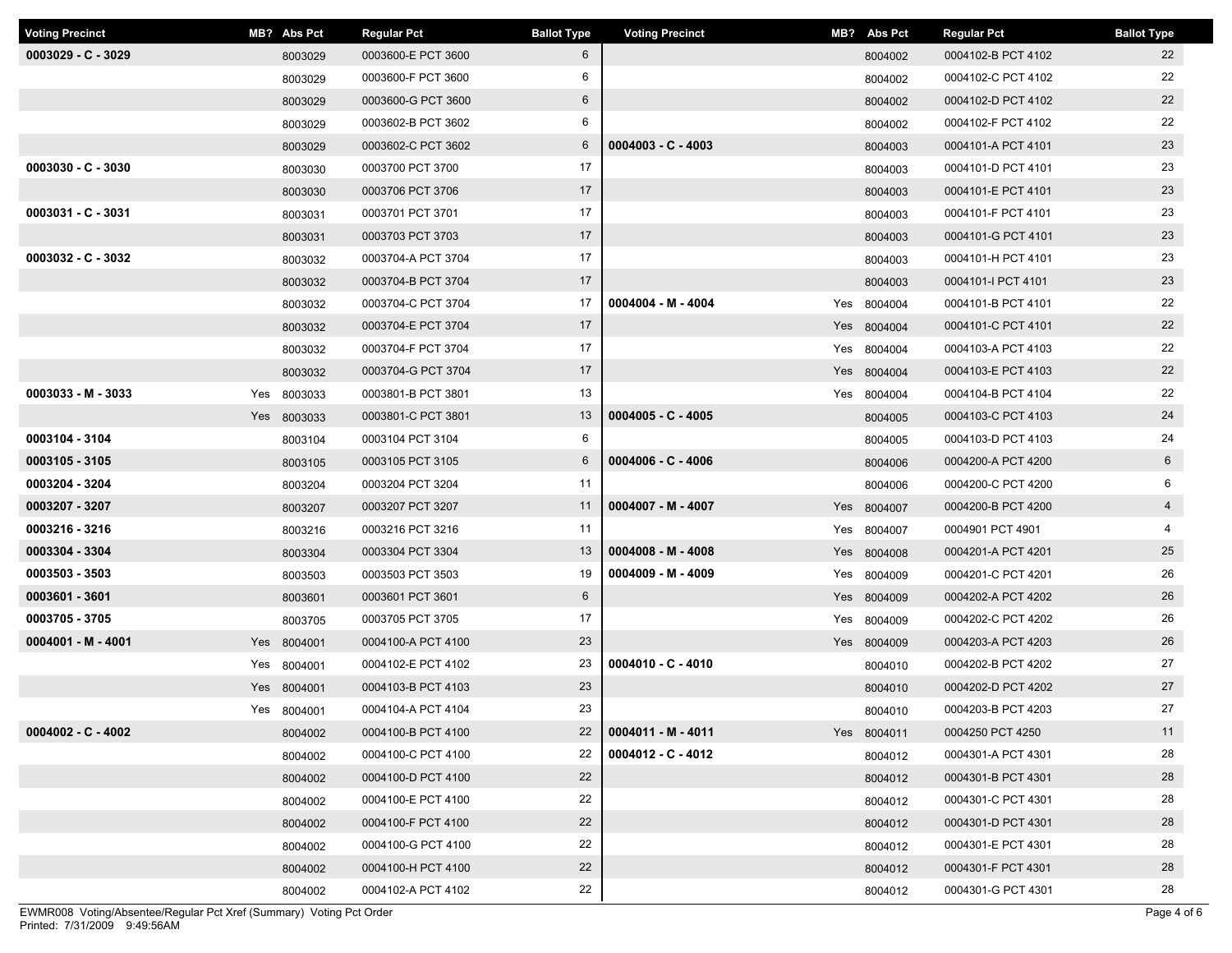| <b>Voting Precinct</b> | MB? Abs Pct | <b>Regular Pct</b> | <b>Ballot Type</b> | <b>Voting Precinct</b> | MB? Abs Pct | <b>Regular Pct</b> | <b>Ballot Type</b> |
|------------------------|-------------|--------------------|--------------------|------------------------|-------------|--------------------|--------------------|
| $0004013 - M - 4013$   | Yes 8004013 | 0004301-H PCT 4301 | 6                  |                        | 8004026     | 0004705 PCT 4705   | 6                  |
|                        | Yes 8004013 | 0004305-A PCT 4305 | 6                  |                        | 8004026     | 0004706 PCT 4706   | 6                  |
|                        | Yes 8004013 | 0004306-G PCT 4306 | 6                  | 0004300 - 4300         | 8004300     | 0004300 PCT 4300   | 17                 |
|                        | Yes 8004013 | 0004803 PCT 4803   | 6                  | 0004400 - 4400         | 8004400     | 0004400 PCT 4400   | 6                  |
|                        | Yes 8004013 | 0004902 PCT 4902   | 6                  | 0004401 - 4401         | 8004401     | 0004401 PCT 4401   | $6\overline{6}$    |
| 0004014 - M - 4014     | Yes 8004014 | 0004302-A PCT 4302 | 17                 | 0004501 - 4501         | 8004501     | 0004501 PCT 4501   | 31                 |
| $0004015 - C - 4015$   | 8004015     | 0004302-B PCT 4302 | 28                 | 0004503 - 4503         | 8004503     | 0004503 PCT 4503   | 31                 |
|                        | 8004015     | 0004302-C PCT 4302 | 28                 | 0004600 - 4600         | 8004600     | 0004600 PCT 4600   | 1                  |
|                        | 8004015     | 0004302-D PCT 4302 | 28                 | 0004601 - 4601         | 8004601     | 0004601 PCT 4601   | $\mathbf{1}$       |
|                        | 8004015     | 0004302-E PCT 4302 | 28                 | 0004707 - 4707         | 8004707     | 0004707 PCT 4707   | 6                  |
|                        | 8004015     | 0004302-F PCT 4302 | 28                 | 0004708 - 4708         | 8004708     | 0004708 PCT 4708   | 6                  |
| $0004016 - C - 4016$   | 8004016     | 0004303 PCT 4303   | 17                 | 0004709 - 4709         | 8004709     | 0004709 PCT 4709   | 16                 |
|                        | 8004016     | 0004304 PCT 4304   | 17                 | 0004800 - 4800         | 8004800     | 0004800 PCT 4800   | 6                  |
| 0004017 - C - 4017     | 8004017     | 0004305-B PCT 4305 | 30                 | 0004806 - 4806         | 8004806     | 0004806 PCT 4806   | 4                  |
|                        | 8004017     | 0004305-C PCT 4305 | 30                 | $0005001 - M - 5001$   | Yes 8005001 | 0005101-A PCT 5101 | 32                 |
|                        | 8004017     | 0004305-D PCT 4305 | 30                 |                        | Yes 8005001 | 0005102-A PCT 5102 | 32                 |
|                        | 8004017     | 0004305-E PCT 4305 | 30                 |                        | Yes 8005001 | 0005201-B PCT 5201 | 32                 |
| $0004018 - M - 4018$   | Yes 8004018 | 0004305-F PCT 4305 | 29                 |                        | Yes 8005001 | 0005202-A PCT 5202 | 32                 |
| 0004019 - C - 4019     | 8004019     | 0004306-A PCT 4306 | 29                 |                        | Yes 8005001 | 0005203-A PCT 5203 | 32                 |
|                        | 8004019     | 0004306-B PCT 4306 | 29                 |                        | Yes 8005001 | 0005204-A PCT 5204 | 32                 |
|                        | 8004019     | 0004306-C PCT 4306 | 29                 |                        | Yes 8005001 | 0005205-A PCT 5205 | 32                 |
|                        | 8004019     | 0004306-D PCT 4306 | 29                 | $0005002 - C - 5002$   | 8005002     | 0005101-B PCT 5101 | 31                 |
|                        | 8004019     | 0004306-E PCT 4306 | 29                 | $0005003 - C - 5003$   | 8005003     | 0005102-B PCT 5102 | 31                 |
|                        | 8004019     | 0004306-F PCT 4306 | 29                 | $0005004 - C - 5004$   | 8005004     | 0005200 PCT 5200   | 31                 |
|                        | 8004019     | 0004306-H PCT 4306 | 29                 |                        | 8005004     | 0005210-B PCT 5210 | 31                 |
|                        | 8004019     | 0004307 PCT 4307   | 29                 | $0005005 - C - 5005$   | 8005005     | 0005201-A PCT 5201 | 31                 |
| $0004020 - C - 4020$   | 8004020     | 0004402-A PCT 4402 | 6                  | $0005006 - C - 5006$   | 8005006     | 0005202-B PCT 5202 | 31                 |
|                        | 8004020     | 0004402-B PCT 4402 | 6                  | $0005007 - C - 5007$   | 8005007     | 0005203-B PCT 5203 | 31                 |
|                        | 8004020     | 0004402-C PCT 4402 | 6                  | $0005008 - C - 5008$   | 8005008     | 0005204-B PCT 5204 | 31                 |
|                        | 8004020     | 0004403 PCT 4403   | 6                  | $0005009 - C - 5009$   | 8005009     | 0005205-B PCT 5205 | 31                 |
| 0004021 - M - 4021     | Yes 8004021 | 0004402-D PCT 4402 | 9                  | $0005010 - M - 5010$   | Yes 8005010 | 0005206-A PCT 5206 | 32                 |
| $0004022 - M - 4022$   | Yes 8004022 | 0004502-A PCT 4502 | 32                 |                        | Yes 8005010 | 0005207-A PCT 5207 | 32                 |
| $0004023 - C - 4023$   | 8004023     | 0004502-B PCT 4502 | 31                 |                        | Yes 8005010 | 0005208-A PCT 5208 | 32                 |
| $0004024 - C - 4024$   | 8004024     | 0004700 PCT 4700   | 6                  |                        | Yes 8005010 | 0005210-A PCT 5210 | 32                 |
|                        | 8004024     | 0004703 PCT 4703   | 6                  |                        | Yes 8005010 | 0005222-A PCT 5222 | 32                 |
| $0004025 - C - 4025$   | 8004025     | 0004701 PCT 4701   | 6                  | $0005011 - C - 5011$   | 8005011     | 0005206-B PCT 5206 | 31                 |
|                        | 8004025     | 0004702 PCT 4702   | 6                  | $0005012 - C - 5012$   | 8005012     | 0005207-B PCT 5207 | 31                 |
| 0004026 - C - 4026     | 8004026     | 0004704 PCT 4704   | 6                  | $0005013 - C - 5013$   | 8005013     | 0005208-B PCT 5208 | 31                 |